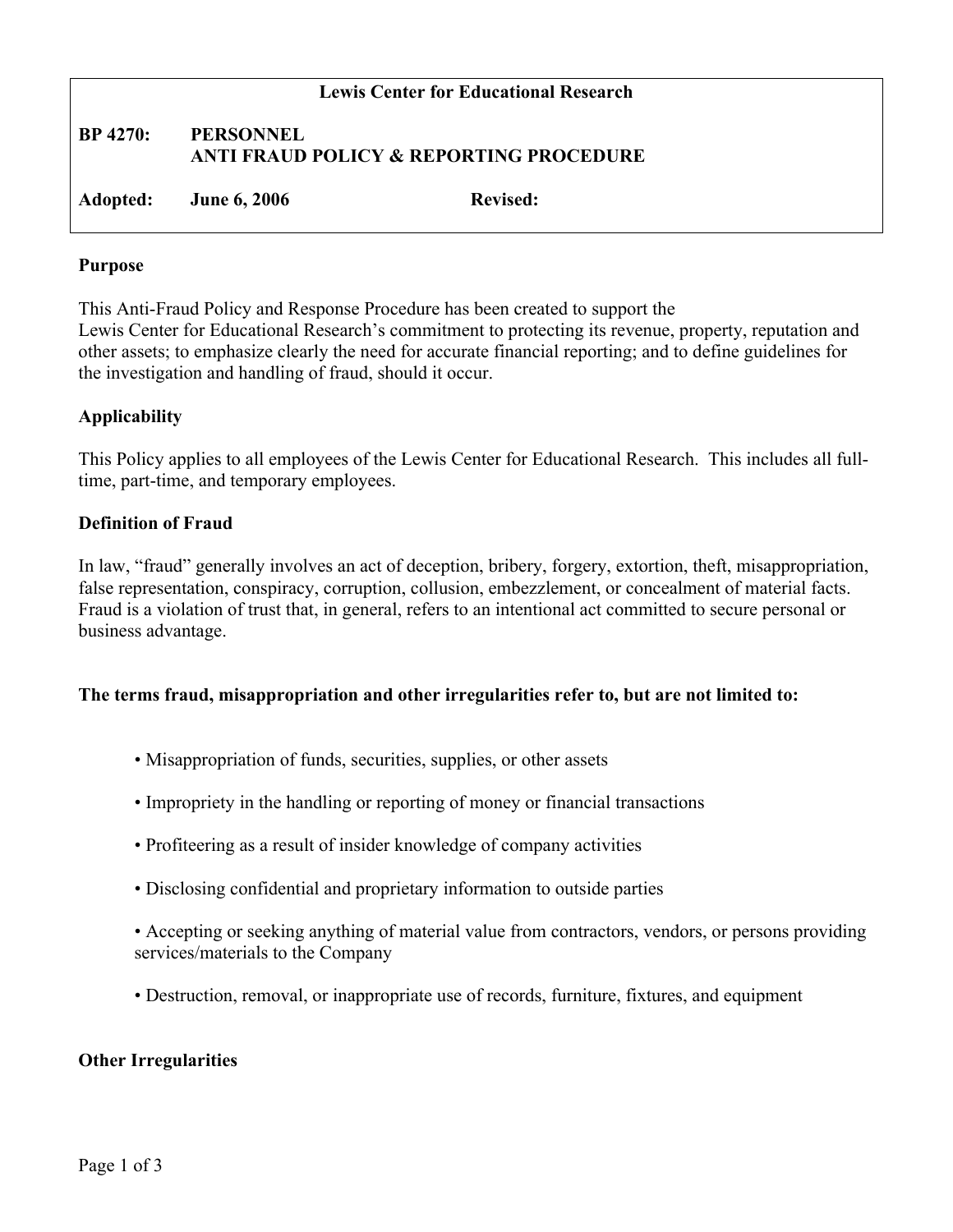Irregularities concerning an employee's moral, ethical, or behavioral conduct should be resolved by departmental management and Human Resources rather than the Investigation Unit. If there is any question as to whether an action constitutes fraud, contact the Human Resources Specialist for guidance.

## **Investigation Responsibilities**

The Investigation Unit will include the following personnel: Certified Accountant or Director of Finance as needed, Compliance Manager, Human Resources Specialist, Foundation Board Member, and Supervisor. The Investigation Unit has the primary responsibility for the investigation of all suspected fraudulent acts as defined in the policy. If the investigation substantiates that fraudulent activities have occurred, the Investigation Unit will issue reports to the CEO and/or designee.

Decisions to prosecute or refer the examination results to the appropriate law enforcement and/or regulatory agencies for independent investigation will be made in conjunction with legal counsel and senior management, as will final decisions on disposition of the case.

# **Confidentiality**

The Investigation Unit treats all information received confidentially. Any employee who suspects dishonest or fraudulent activity will notify the Investigation Unit immediately, and should not attempt to personally conduct investigations or interviews/interrogations related to any suspected fraudulent act.

Investigation results will not be disclosed or discussed with anyone other than those who have a legitimate need to know. This is important in order to avoid damaging the reputations of persons suspected but subsequently found innocent of wrongful conduct and to protect the Lewis Center for Educational Research from potential civil liability.

# **Authorization for Investigating Suspected Fraud**

Members of the Investigation Unit will have:

- $\triangleright$  Free and unrestricted access to all Company records and premises, whether owned or rented
- $\triangleright$  The authority to examine, copy, and/or remove all or any portion of the contents of computers, files, desks, cabinets, and other storage facilities on the premises without prior knowledge or consent of any individual who might use or have custody of any such items or facilities when the search is reasonable at the time of it's inception and it is within the scope of their investigation.

# **Reporting Procedures**

Great care must be taken in the investigation of suspected improprieties or irregularities so as to avoid mistaken accusations or alerting suspected individuals that an investigation is under way.

An employee who discovers or suspects fraudulent activity will contact his or her supervisor or the Human Resources Specialist (760-946-5414, ext. 220) immediately. The supervisor will inform the Human Resources Specialist, who will then assemble the Investigation Unit. The employee or other complainant may remain anonymous. All inquiries concerning the activity under investigation from the suspected individual, his or her attorney or representative, or any other inquirer should be directed to the Investigation Unit or Legal Counsel.